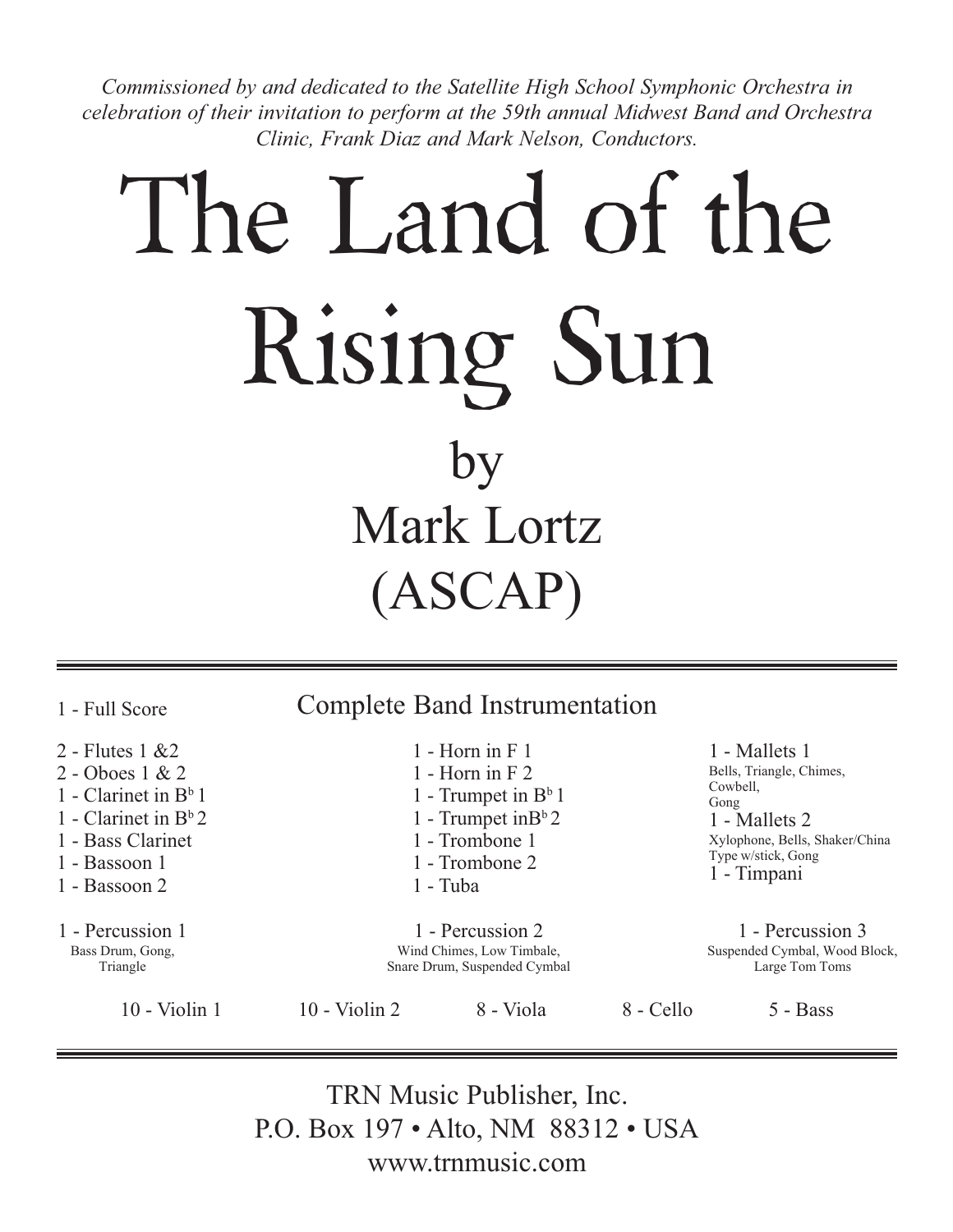## *About the Music - - -*

 *Land of the Rising Sun* was commissioned and dedicated to the Satellite High School Symphonic Orchestra in celebration of their invitation to perform at the 59<sup>th</sup> annual Midwest Band and Orchestra Clinic, Frank Diaz and Mark Nelson, conductors. The composition is a single movement A-B-A composition depicting the Japanese art of taiko drumming. The piece begins with a mysterious flute solo (mimicking the Japanese flute - the Shakahuchi). It moves quickly into a taiko drum solo with visual and verbal chants. The orchestra slowly layers in and grows to a fully orchestrated moment. The B section once again features the flute, and the strings are playing pizzicato imitating the Japanese Koto string instrument. The taiko drums return to the quick tempo and grow to a large climactic end to the piece.

## *Rehearsal Suggestions by Frank Diaz - - -*

 All quarter notes should receive full value to prevent rhythmic compression and rushing. Accents and dynamics should be strictly observed so that the piece "builds" to its climax at measure 93. The "molto pesante" in measures 109-110 should be slower for added dramatic effect.

## *About the Composer - - -*



 *Mark Lortz* is band and orchestra director at Westminster High School (Westminster, Maryland), where he directs the Orchestra, Concert and Marching Bands, Percussion Ensemble, Colorguard and Electronic & Computer Music Program. Under his leadership, the school's music department has received awards from the Music Educators National Conference and the Maryland Music Educators Association for exemplary music programs. The marching band has also won titles at numerous regional band competitions, and the Westminster High School music department was selected as a national semi-finalist Grammy Signature School.

 Earned degrees from The Peabody Conservatory of Music of the Johns Hopkins University, Mr. Lortz majored in percussion performance, music education and composition. He has performed with the Baltimore Symphony Orchestra, the Baltimore Chamber Symphony, the Baltimore Choral Arts Society, the Baltimore Opera Orchestra, the Gettysburg Symphony, The Dallas Brass, the New York Pops Orchestra, and in orchestras with various concert and theatrical productions.

 Mr. Lortz's original music, arrangements and transcriptions have been premiered at the prestigious Midwest Band and Orchestra Clinic, Bands of America National Percussion Festival, universities, music schools, conservatories and high schools throughout the nation. He is the Front Ensemble coordinator and arranger for the world champion Drum Corps Associates (DCA) Drum & Bugle Corps The Reading Buccaneers and has arranged marching band music for high schools and colleges throughout the country. He is constantly in demand as an adjudicator, clinician and guest conductor and is a Marching Percussion Specialist and Scholastic Educator for the Vic Firth Percussion Education Program. In 2006, Mr. Lortz was recognized as one of the "50 Directors Who Make a Difference" by School Band & Orchestra magazine.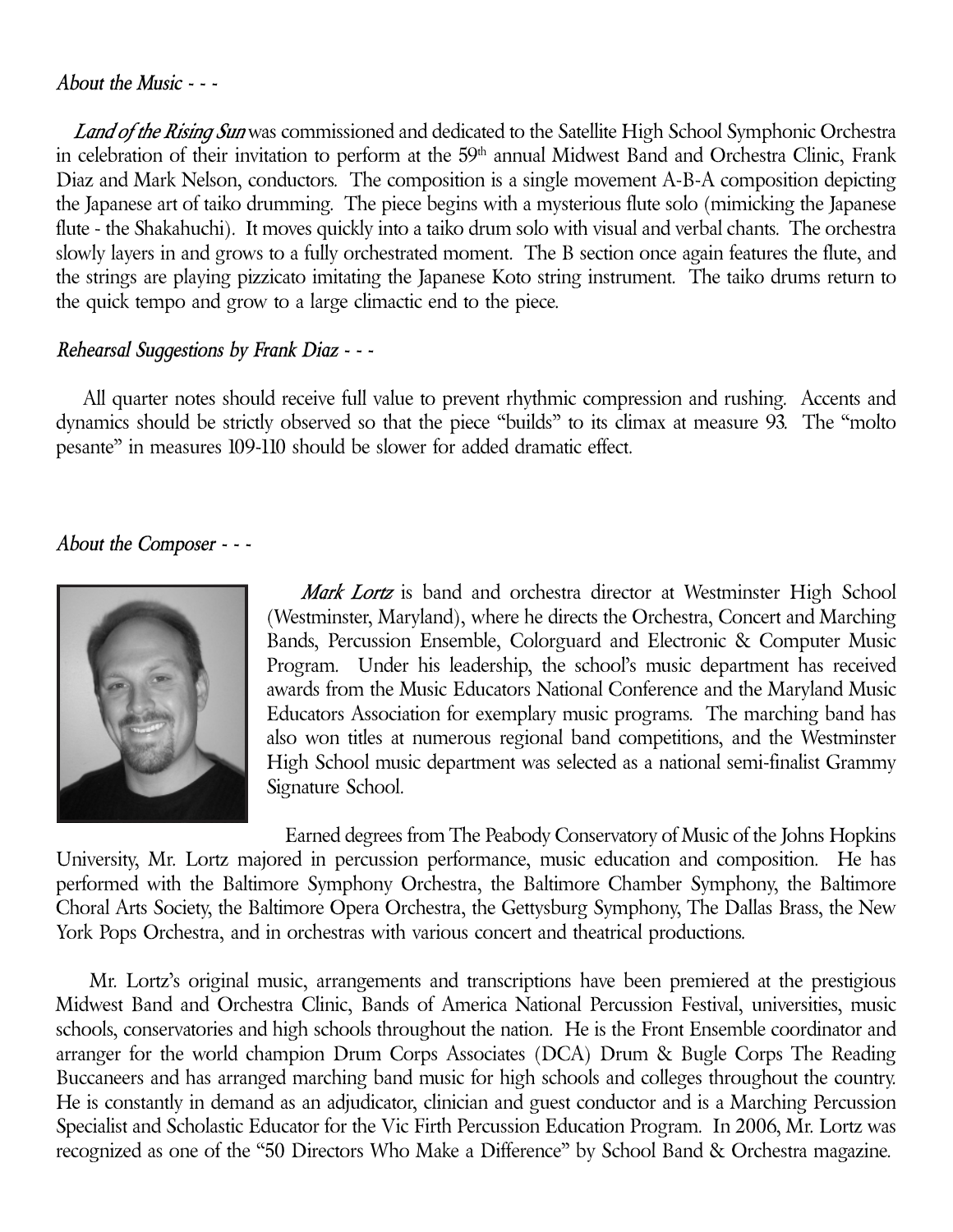Comissioned by and dedicated to the Satellite High School Symphonic Orchestra in celebration of their invitation to<br>perform at the 59th annual Midwest Band and Orchestra Clinic. Frank Diaz and Mark Nelson. Conductors.

|                                                      | Approx. Performance Time: 3:00<br>Molto Espressivo e rubato ( $\bullet$ = c. 84) |                  |                                                       |    |                                | $\mathsf{\bar{\,}}$ he $\mathsf{\underline{\,}}$ and of the $\mathsf{\underline{\,}}$ Kising $\mathsf{\underline{S}}$ un |                  | <b>MARK LORTZ (ASCAP)</b> |                                                |
|------------------------------------------------------|----------------------------------------------------------------------------------|------------------|-------------------------------------------------------|----|--------------------------------|--------------------------------------------------------------------------------------------------------------------------|------------------|---------------------------|------------------------------------------------|
|                                                      |                                                                                  | Flute Solo       |                                                       |    |                                |                                                                                                                          | Ritard           | Ritard                    | ́                                              |
| Flute 1-2                                            |                                                                                  |                  |                                                       |    |                                |                                                                                                                          |                  |                           |                                                |
|                                                      |                                                                                  | $mp \geq p$      | $m$ f                                                 |    | $\textit{ff} \geq \textit{mp}$ |                                                                                                                          | m f              |                           | $\widehat{\phantom{a}}$                        |
| Oboe 1-2                                             |                                                                                  |                  |                                                       |    |                                |                                                                                                                          |                  |                           | Ξ                                              |
|                                                      | sfz                                                                              |                  |                                                       |    |                                |                                                                                                                          |                  |                           |                                                |
| $\mathbf{1}$                                         |                                                                                  |                  |                                                       |    |                                |                                                                                                                          |                  |                           | $\widehat{\phantom{a}}$                        |
| Clarinet in B                                        | sfz                                                                              |                  |                                                       |    |                                |                                                                                                                          |                  |                           |                                                |
| $\sqrt{2}$                                           |                                                                                  |                  |                                                       |    |                                |                                                                                                                          |                  |                           | $\widehat{\phantom{a}}$                        |
|                                                      | sfz                                                                              |                  |                                                       |    |                                |                                                                                                                          |                  |                           |                                                |
| <b>Bass Clarinet</b>                                 |                                                                                  |                  |                                                       |    |                                |                                                                                                                          |                  |                           | $\widehat{\phantom{a}}$<br>$\blacksquare$      |
|                                                      | ω,<br>sfz                                                                        |                  |                                                       |    |                                |                                                                                                                          |                  |                           |                                                |
|                                                      |                                                                                  |                  |                                                       |    |                                |                                                                                                                          |                  |                           | $\widehat{\phantom{a}}$                        |
| $\overline{1}$                                       | sfz                                                                              |                  |                                                       |    |                                |                                                                                                                          |                  |                           |                                                |
| Bassoon                                              |                                                                                  |                  |                                                       |    |                                |                                                                                                                          |                  |                           | $\widehat{\phantom{a}}$                        |
| $\overline{c}$                                       | ジャで<br>sfz                                                                       |                  |                                                       |    |                                |                                                                                                                          |                  |                           | Ξ                                              |
|                                                      |                                                                                  |                  | Molto Espressivo e rubato ( $\bullet$ = c. 84)        |    |                                |                                                                                                                          |                  | Ritard                    | $\hat{\phantom{a}}$                            |
| $\mathbf{1}$                                         | 6<br><b>C</b> -                                                                  |                  |                                                       |    |                                |                                                                                                                          |                  |                           | Ξ                                              |
| Horn in F                                            | sfz                                                                              |                  |                                                       |    |                                |                                                                                                                          |                  |                           |                                                |
| $\sqrt{2}$                                           |                                                                                  |                  |                                                       |    |                                |                                                                                                                          |                  |                           | $\widehat{\phantom{a}}$<br>$\blacksquare$      |
|                                                      | $sf{z}$                                                                          |                  |                                                       |    |                                |                                                                                                                          |                  |                           |                                                |
| $\mathbf{1}$                                         |                                                                                  |                  |                                                       |    |                                |                                                                                                                          |                  |                           | $\widehat{\phantom{a}}$                        |
| Trumpet in B                                         |                                                                                  |                  |                                                       |    |                                |                                                                                                                          |                  |                           |                                                |
| $\overline{c}$                                       |                                                                                  |                  |                                                       |    |                                |                                                                                                                          |                  |                           | $\widehat{\phantom{a}}$<br>Ξ                   |
|                                                      | sfz                                                                              |                  |                                                       |    |                                |                                                                                                                          |                  |                           |                                                |
|                                                      |                                                                                  |                  |                                                       |    |                                |                                                                                                                          |                  |                           | $\hat{\phantom{a}}$                            |
| Trombone 1                                           | $2+e^+$<br>sfz                                                                   |                  |                                                       |    |                                |                                                                                                                          |                  |                           |                                                |
|                                                      |                                                                                  |                  |                                                       |    |                                |                                                                                                                          |                  |                           | $\widehat{\phantom{a}}$                        |
| Trombone 2                                           | ジャで                                                                              |                  |                                                       |    |                                |                                                                                                                          |                  |                           | $\blacksquare$                                 |
|                                                      | sfz                                                                              |                  |                                                       |    |                                |                                                                                                                          |                  |                           | $\widehat{\phantom{a}}$                        |
| Tuba                                                 | $9 \, \mathrm{pc}$                                                               |                  |                                                       |    |                                |                                                                                                                          |                  |                           |                                                |
|                                                      | sfz                                                                              |                  | Molto Espressivo e rubato ( $\bullet$ = c. 84)        |    |                                |                                                                                                                          |                  |                           |                                                |
| Mallets 1                                            | $e^{\epsilon}$<br>6                                                              |                  |                                                       |    |                                |                                                                                                                          |                  | Ritard                    | $\hat{\phantom{a}}$                            |
| (Bells, Tri., Chimes,<br>Cowbell & Gong)             |                                                                                  |                  | Shaker                                                |    |                                |                                                                                                                          |                  |                           |                                                |
| Mallets <sub>2</sub>                                 |                                                                                  |                  |                                                       |    |                                |                                                                                                                          |                  |                           | Gong Roll                                      |
| (Xylo., Bells, Shaker,<br>China Type w/stick & Gong) |                                                                                  |                  |                                                       |    |                                |                                                                                                                          |                  |                           | $\boldsymbol{p}$                               |
|                                                      |                                                                                  |                  |                                                       |    |                                |                                                                                                                          |                  |                           | ⌒                                              |
| Timpani                                              | $2 \times e$<br>sfz                                                              | $\boldsymbol{p}$ |                                                       |    |                                |                                                                                                                          |                  |                           |                                                |
|                                                      | <b>Bass Drum</b>                                                                 |                  |                                                       |    |                                |                                                                                                                          |                  |                           | $\hat{\phantom{a}}$                            |
| Percussion 1<br>(B. Dr., Gong & Tri.)                | $-e+$<br>ŧ<br>sfz                                                                |                  |                                                       |    |                                |                                                                                                                          |                  |                           |                                                |
|                                                      | Wind Chimes<br>չ                                                                 | ۰                | ∙≗                                                    | ٠. |                                | ُّ                                                                                                                       | ≏                | ⊸∙                        | $\widehat{\phantom{a}}$                        |
| Percussion 2<br>(Wind Chimes, Low Timbale,           | Ŧ<br>e<br>sfz                                                                    |                  |                                                       |    |                                |                                                                                                                          |                  |                           | -                                              |
| Snr. Dr. & Sus. Cym)                                 | Sus. Cym.                                                                        |                  |                                                       |    |                                | Wood Block ad. lib.                                                                                                      |                  |                           | $\hat{ }$                                      |
| Percussion 3                                         | ⊞<br>≏                                                                           |                  |                                                       |    |                                | ,,,,,,,,,,,,,,,,,,                                                                                                       |                  |                           |                                                |
| d Block, Large Tom Toms)                             | sfz                                                                              |                  | <b>Molto Espressivo e rubato (</b> $\bullet$ = c. 84) |    | Violin Solo                    | m f                                                                                                                      | $\boldsymbol{p}$ | Ritard                    | ۶                                              |
| $\mathbf I$                                          |                                                                                  |                  |                                                       |    | $\overline{\phantom{a}}$       |                                                                                                                          |                  |                           |                                                |
| Violin                                               | sfz                                                                              |                  |                                                       |    | mp                             | : mf                                                                                                                     | mf               |                           |                                                |
| $\mathbf I$                                          |                                                                                  |                  |                                                       |    |                                |                                                                                                                          |                  |                           | $\widehat{\phantom{a}}$<br>$\blacksquare$      |
|                                                      |                                                                                  |                  |                                                       |    |                                |                                                                                                                          |                  |                           |                                                |
|                                                      |                                                                                  |                  |                                                       |    |                                |                                                                                                                          |                  |                           | $\widehat{\phantom{a}}$<br>$\blacksquare$      |
| Viola                                                | sfz                                                                              |                  |                                                       |    |                                |                                                                                                                          |                  |                           |                                                |
|                                                      |                                                                                  |                  |                                                       |    |                                |                                                                                                                          |                  |                           | ́ົົ                                            |
| Cello                                                | $2+e$                                                                            | p                |                                                       |    |                                |                                                                                                                          |                  |                           | $\overline{\bullet}$                           |
|                                                      | $s\hat{f}$ =                                                                     |                  |                                                       |    |                                |                                                                                                                          |                  |                           | pp<br>$\hat{\cdot}$<br>$\overline{\mathbf{a}}$ |
|                                                      |                                                                                  | $\bullet$        |                                                       |    |                                |                                                                                                                          |                  |                           |                                                |

 $(\mathrm{Sus.}\ \mathrm{Cym},$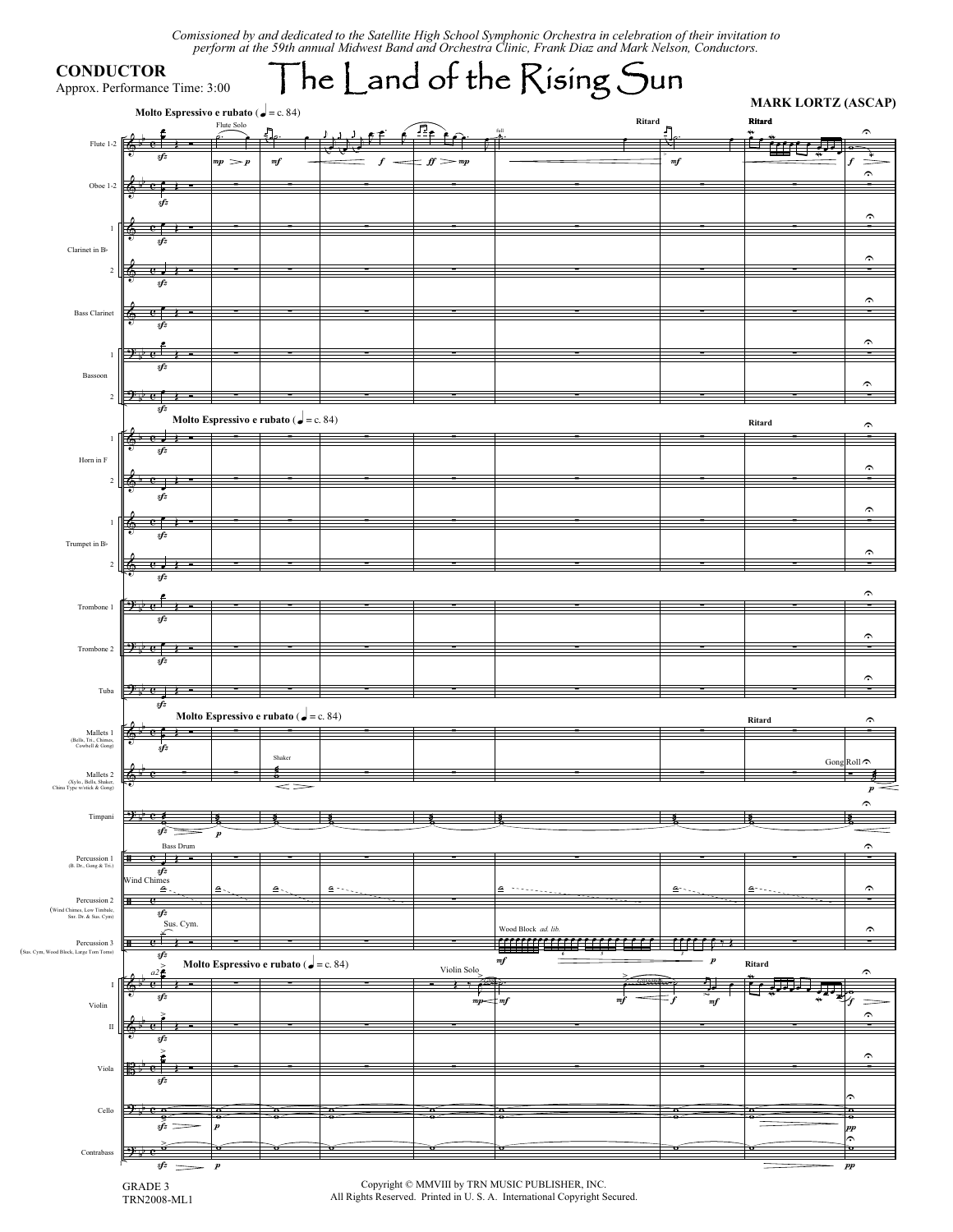Land of the Rising Sun - Page - 4